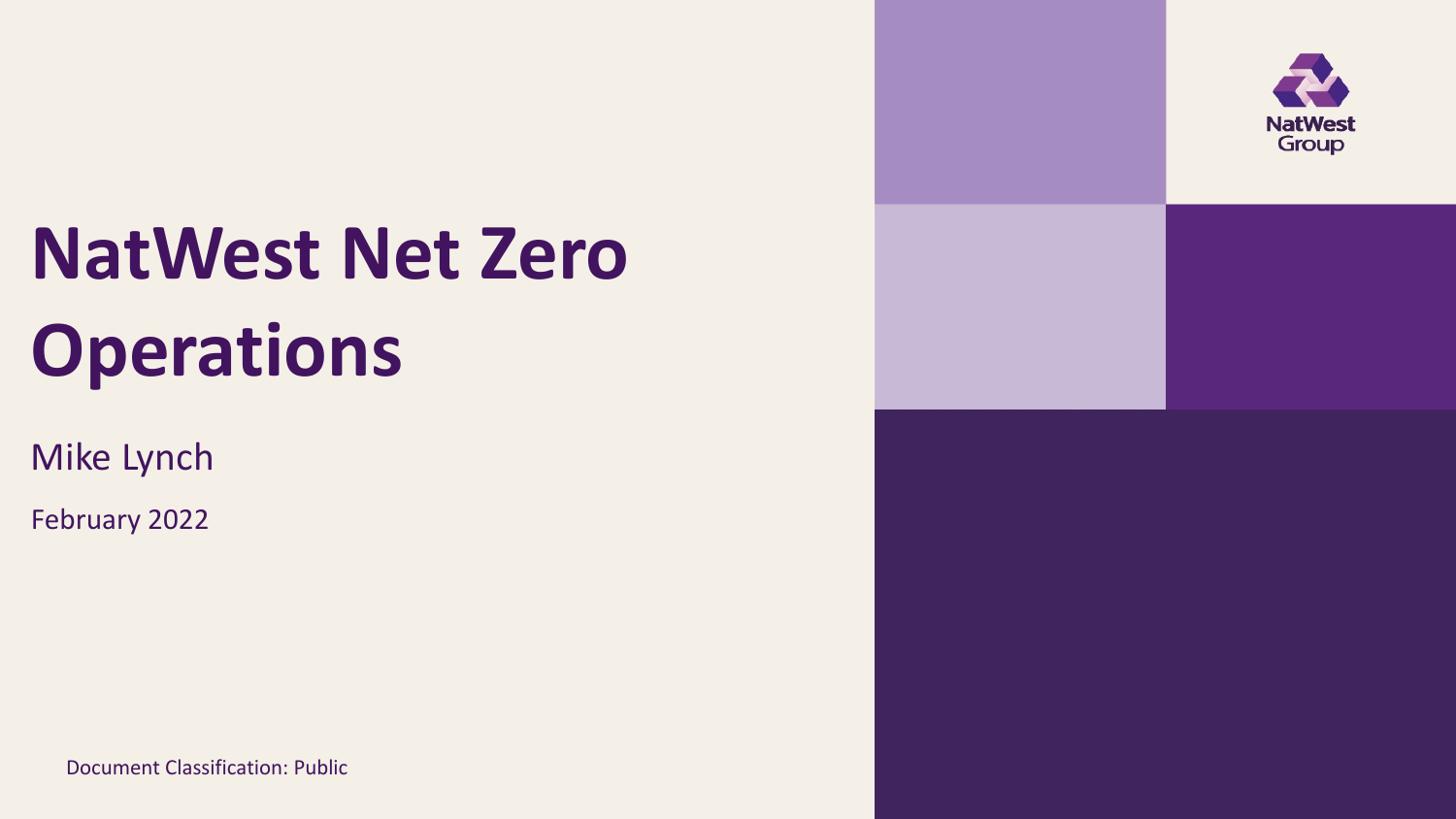### Net Zero

"… a leading bank in the UK and Republic of Ireland helping to address the climate challenge"

"… a state where no incremental greenhouse gases are added to the atmosphere, with remaining emissions output being balanced by the removal of carbon from the atmosphere"

"Limiting warming to 1.5°C implies reaching Net Zero CO2 emissions globally around 2050…(IPCC)"

60 companies in the FTSE 100 were part of the United Nations' Race to Zero campaign before the Cop 26 Climate Summit



Document Classification: Public 2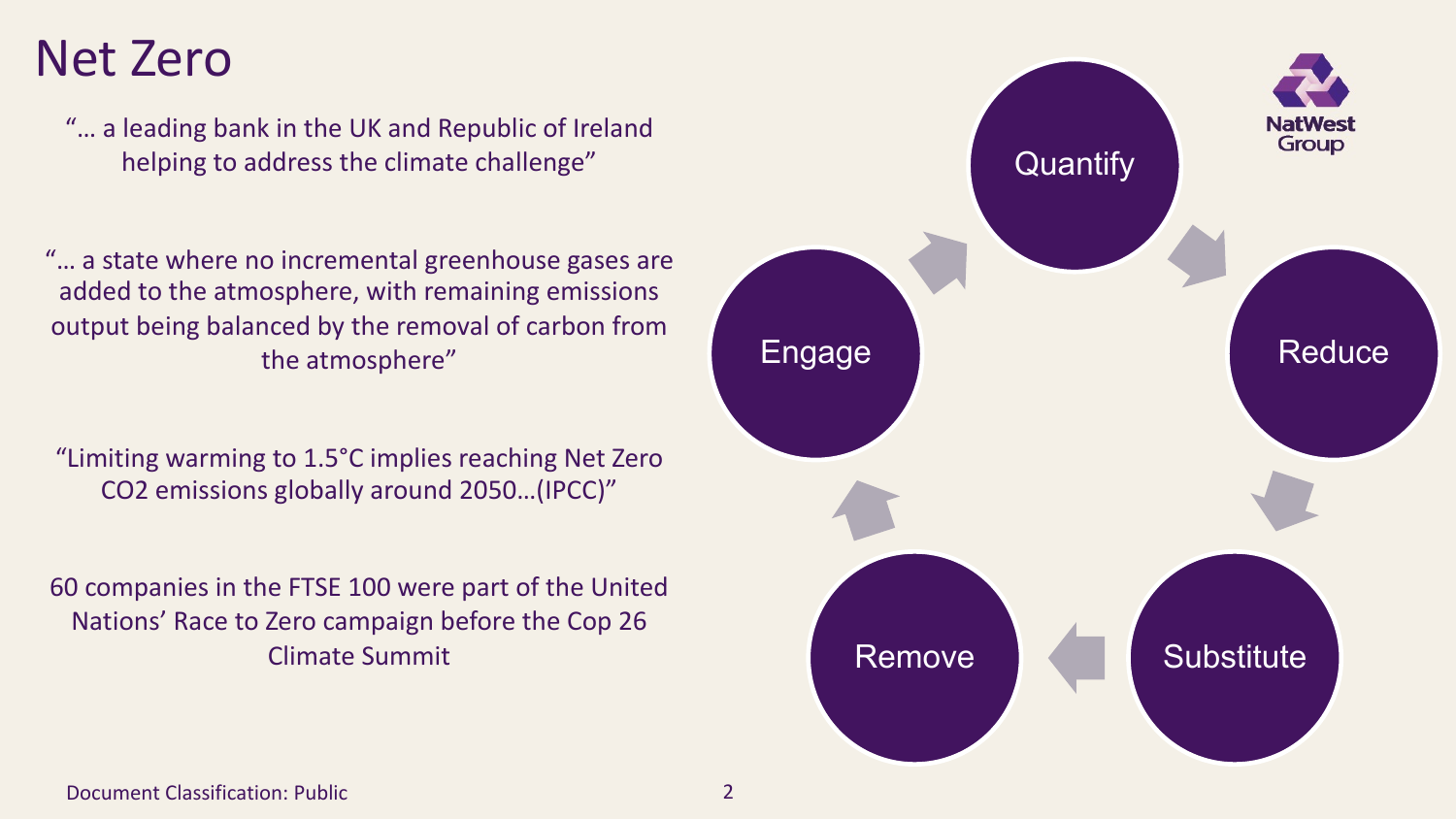### **Quantify**

- Scope definitions, influence and resources
- Measurement identify and address gaps in inventory of GHG emissions
- Set targets materiality, timing, value and priorities



#### **Operations**

Net zero carbon in 2020 and climate positive by 2025

### Climate group: RE100, EV100 & EP100

SFMI Signatory and World Green Building Councils Net-Zero Carbon Buildings Commitment

### **Suppliers**

By 2022 we want to quantify the impact of supplier activities and create a supplier engagement framework

By 2025 we will work with select suppliers to reduce their climate impact

#### **Customers**

Net Zero Banking Alliance commitment to transition financed emissions to net zero by 2050

Halve the climate impact of our financing activity by 2030

Provide £100 billion Climate and Sustainable Funding and Financing (CSFF) to customers by the end of 2025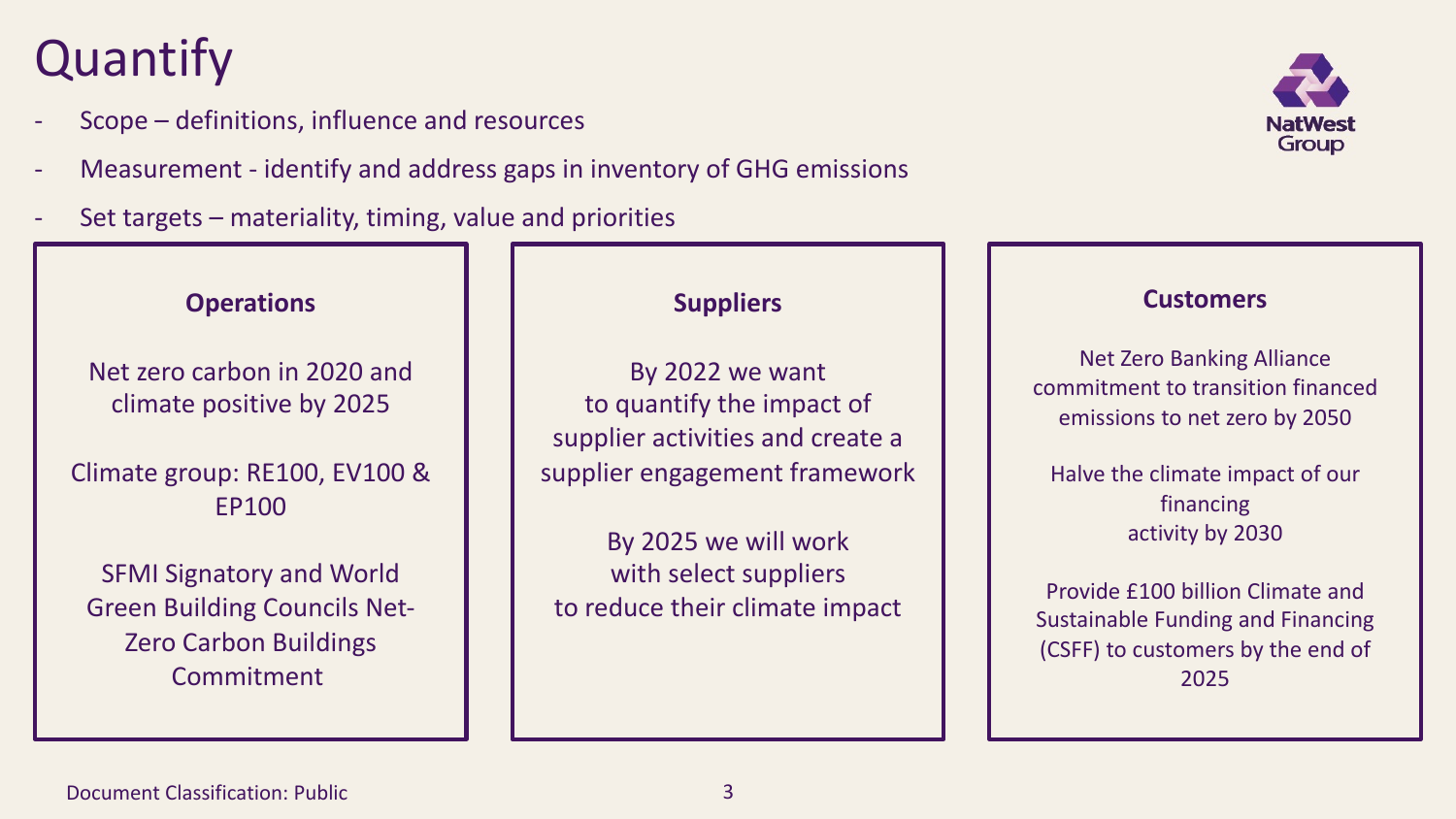



#### Document Classification: Public 4

**Sources of operational emissions**

■ Other

 $$ Gas ■ Other

#### **Operational carbon emission reductions**







### **Reduce**

- Prioritise material emissions and ensure adaptable to new priorities
- Adaptation new ways of working and new legislation (enhanced MEES)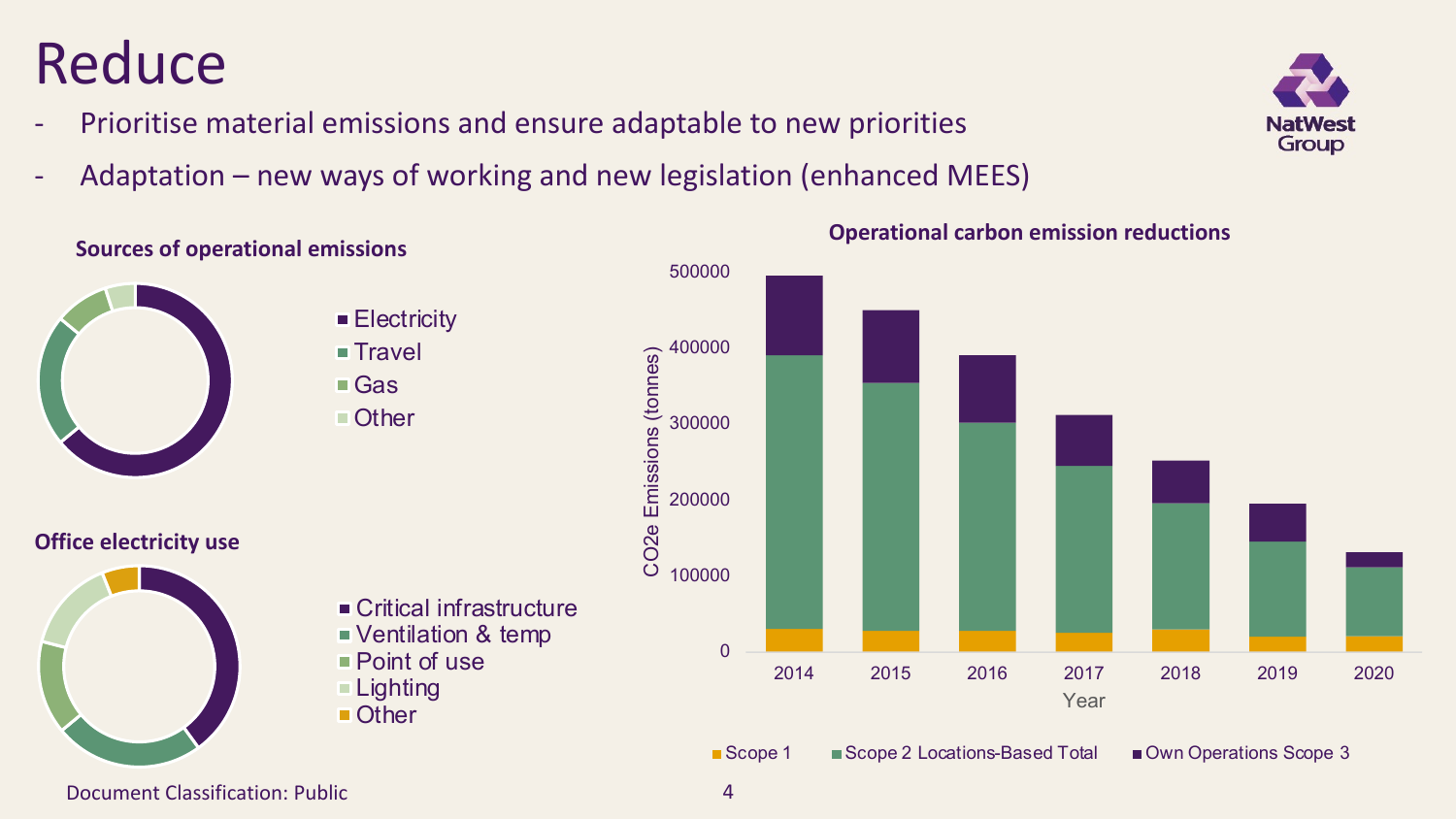## Substitute





**Use only renewable electricity in our direct global operations by 2025**

Achieved 90% renewable electricity coverage through a combination of:

- 91% of our UK and RoI electricity from renewable sources
- Purchasing Renewable Energy Certificates for our landlord-supplied properties in India, Europe and the UK, where we are currently unable to specify a requirement for renewable electricity

We will continue to work with landlords and are looking at options to utilise Power Purchase Agreements to provide additional renewable energy capacity to the grid

### **Install electric vehicle charging infrastructure and upgrade our electric vehicle fleet**

Install electric vehicle charging infrastructure in more than 600 spaces across our UK and RoI portfolio by 2030

Upgrade our job need car fleet of around 300 combustion engine cars to fully electric models by 2025 (these vehicles are provided to colleagues who drive more than 10,000 miles per annum on business)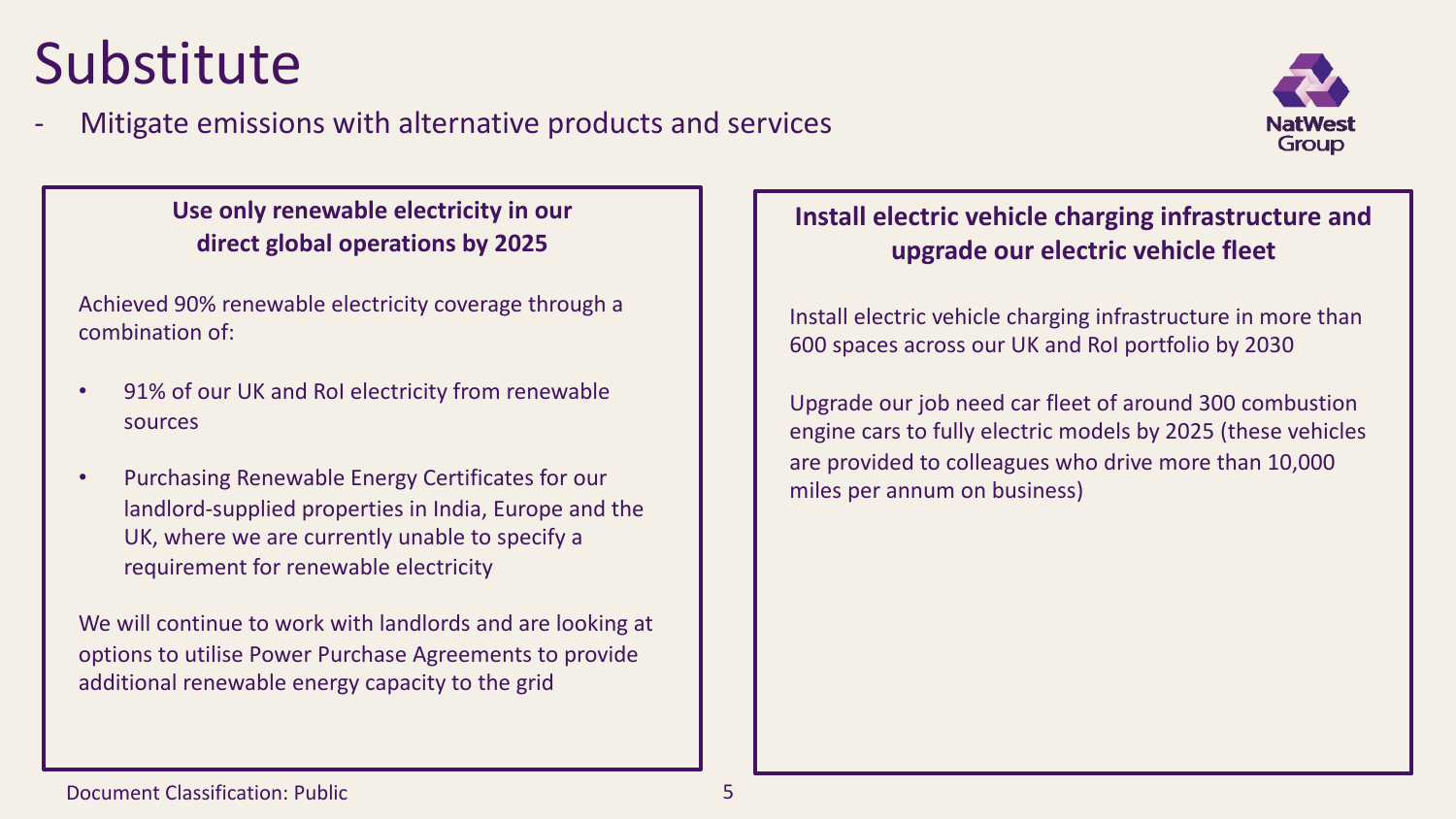### Remove

- Offset with credible removal credits (best practice and verification)
- Security of supply and price certainty
- Sequential vs concurrent offsetting



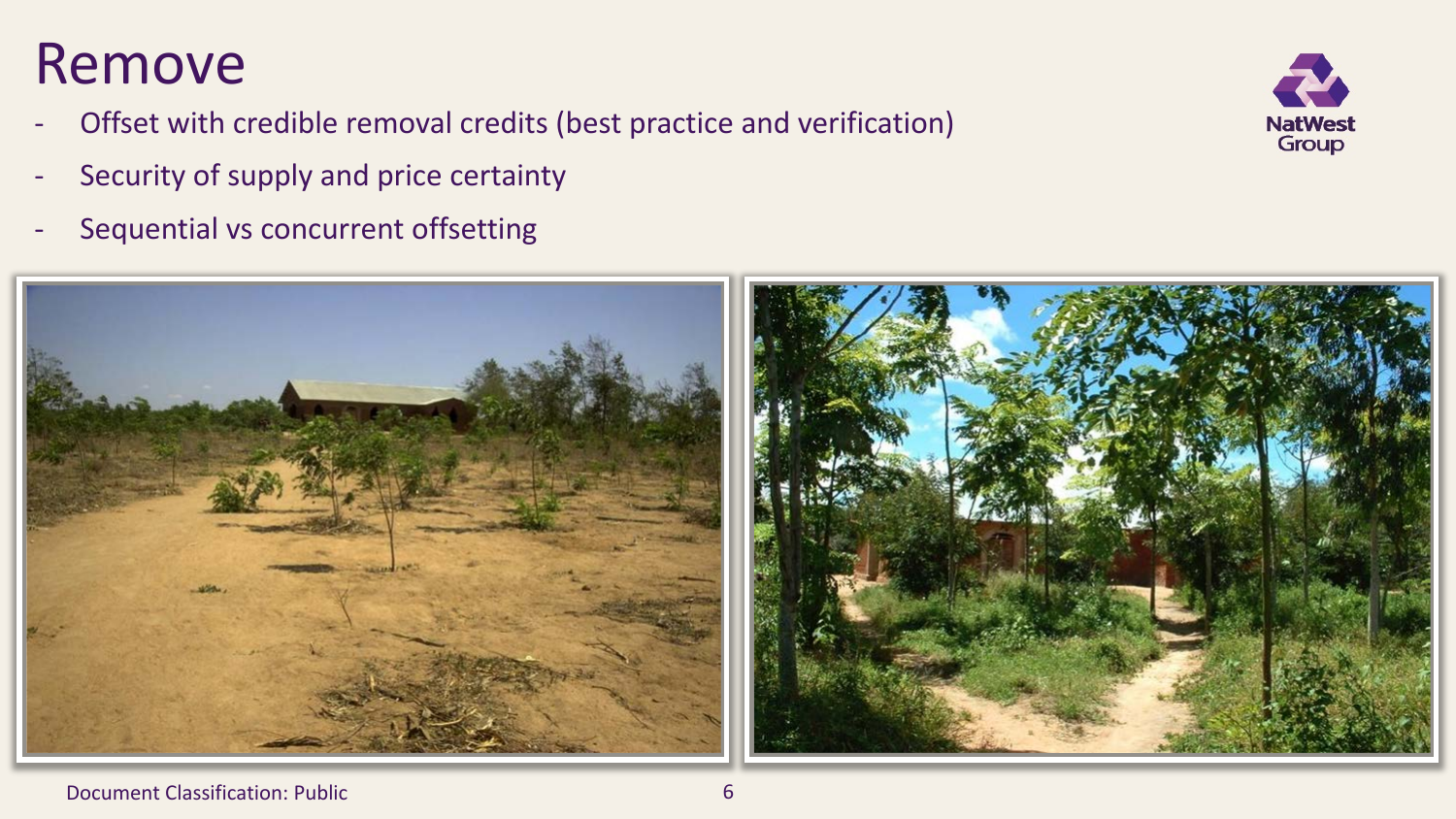## Engage

- Lead by example
- Accelerate the speed of transition
- Share resources